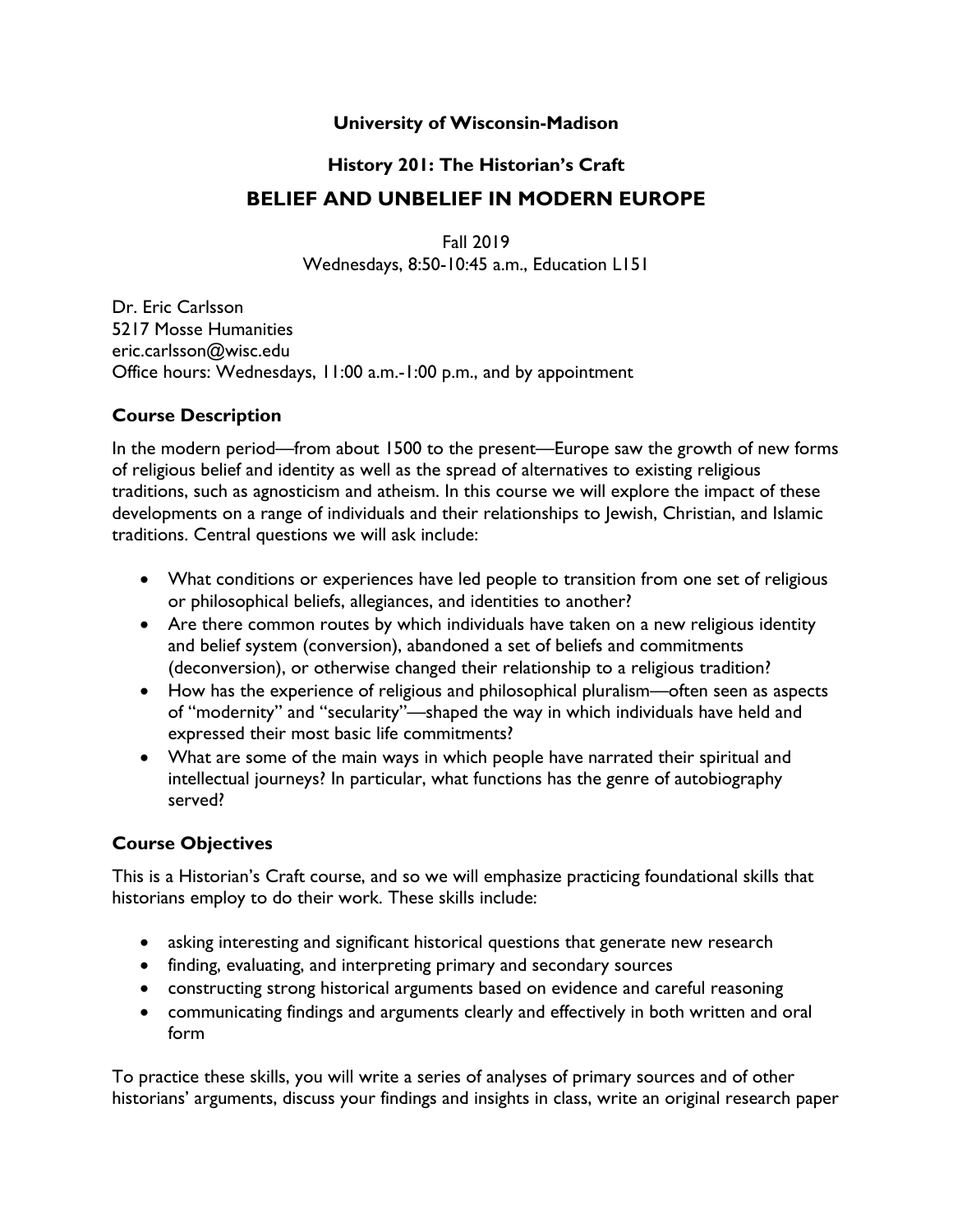on a topic of your choosing, and make oral presentations in class. In doing so, you will also meet UW-Madison's requirements for the Communications-B course.

## **Course Credit**

This three-credit course meets as a group seminar for 115 minutes each week. You are also expected to spend an average of *at least* seven hours per week outside of class reading, writing, and preparing for discussions and oral presentations, for a total of 135 hours over the semester (or 45 hours per credit, according to UW-Madison's credit hour policy). Please plan to allot your time accordingly.

## **Requirements and Grading**

1. Read all assigned texts and participate actively in class meetings. Since this is a discussionbased seminar, your learning experience and the success of the course depend on your coming to class prepared to engage the week's assignment. This means reading each text closely and thoughtfully—taking notes, identifying crucial passages and problems, noting questions, making connections—and coming to meetings ready to discuss your insights and to engage with those of your classmates. You must bring your own copy of the relevant texts to each class.

Because this course runs on discussion, you are required to attend all class sessions. I understand that on occasion an illness or emergency makes this impossible. If that is the case, please contact me as soon as possible so that we can arrange to get you caught up. Any unexcused absence will lower your final course grade. You will receive a class participation grade (on a ten-point scale) three times during the semester: on October 2, October 30, and December 11. Class participation determines 30% of your final grade.

2. Write six 300-350-word responses to assigned readings. Each week I will post several questions on Canvas about the assigned readings. Some of these will ask you to to probe primary sources in specific ways, while others will ask you to identify and analyze historical arguments by other scholars. You may choose which six of these exercises you complete. Because the nature of these assignments varies some, I will use somewhat different criteria to assess them but the following questions always apply:

- (1) Does your paper reflect a close reading of the relevant text(s)?
- (2) Does your paper demonstrate thoughtful, independent analysis?
- (3) Is it written in clear and concise prose, polished for grammar and style?

To get credit for a response paper, you must submit it on Canvas before the start of class when the reading is due; the submission folder closes at 8:50 a.m. sharp. No late papers accepted: if you miss a week, go on to the next. Together the response papers count for 25% of your final grade.

3. Make two oral presentations in class. In the first presentation of about five minutes, you will reflect on the week's assigned reading and raise two or three questions for class discussion that day. In the second presentation of about ten minutes, you will present the findings of your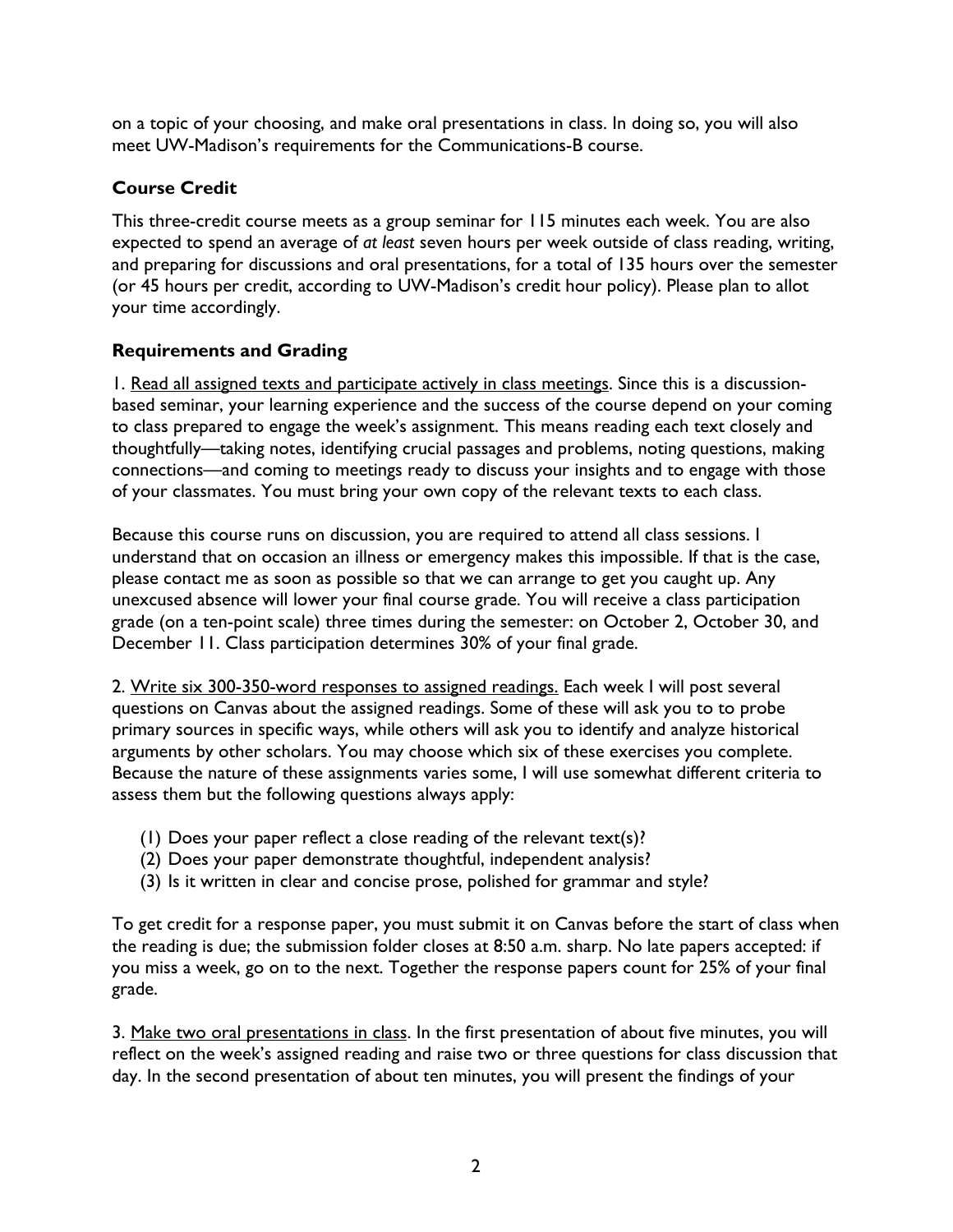research paper. More details and a sign-up sheet will come during the second week of the course. The first presentation counts for 5% and the second for 10% of your course grade.

4. Write an original research paper of 10-12 pages. Your paper will be based on primary sources and will also incorporate scholarly writings related to the historical problem you explore. You will receive more detailed instructions for the project in mid-October, and over the semester we will discuss the components that go into writing a strong research paper. Your paper will be composed in several stages. A statement of your topic and your sources will be due on November 6. I will meet individually with you later that week to offer feedback on these. You will submit the first full draft of your paper on November 27, and the following week we will meet to discuss it. The revised version of your paper will be due on December 11. The paper counts for 30% of your final grade.

## **Grading Scale**

All assignments and your final course grade will be calculated using the following scale:

| $93 - 100\% = A$ | $83 - 87\% = B$ | 70-77%=C        | 0-59%=F |
|------------------|-----------------|-----------------|---------|
| 88-92%=AB        | 78-82%=BC       | $60 - 70\% = D$ |         |

## **Honors Credit**

Students taking the course for honors credit should consult with me by the fourth week of the semester to discuss options for an honors project. These include expanding the research paper or doing another project involving art, media, or another form of public presentation, according to your interests.

### **Communication and Office Hours**

I welcome meeting with students outside of class time. You are encouraged to come to office hours at any time during the semester, whether to discuss a question or problem you've encountered in the course, to get help on a paper, to explore an idea, or simply to chat. I hold regular office hours on Wednesdays, 11:00-1:00, but if you have a schedule conflict then, let me know and we can arrange another time to meet. The best way to reach me is by email (eric.carlsson@wisc.edu). I check email regularly and will try to respond within 24 hours. Often I can reply sooner than that, but on weekends response time may be up to 48 hours.

### **Electronic Devices**

Since face-to-face interaction is key to this seminar, you are strongly encouraged to take notes with a pen and paper rather on a laptop. (There is also a solid body of research that suggests that students process information more thoughtfully and focus their attention more sharply when they take notes by hand rather than on a computer.) I'll make an exception to the nocomputers guideline if you prefer to access electronic copies of readings posted on Canvas. If you do so, I ask that you turn off email and any notifications that might distract you from our discussions. Most weeks we will take a five-minute break after the first hour of class, so you can check messages then if necessary.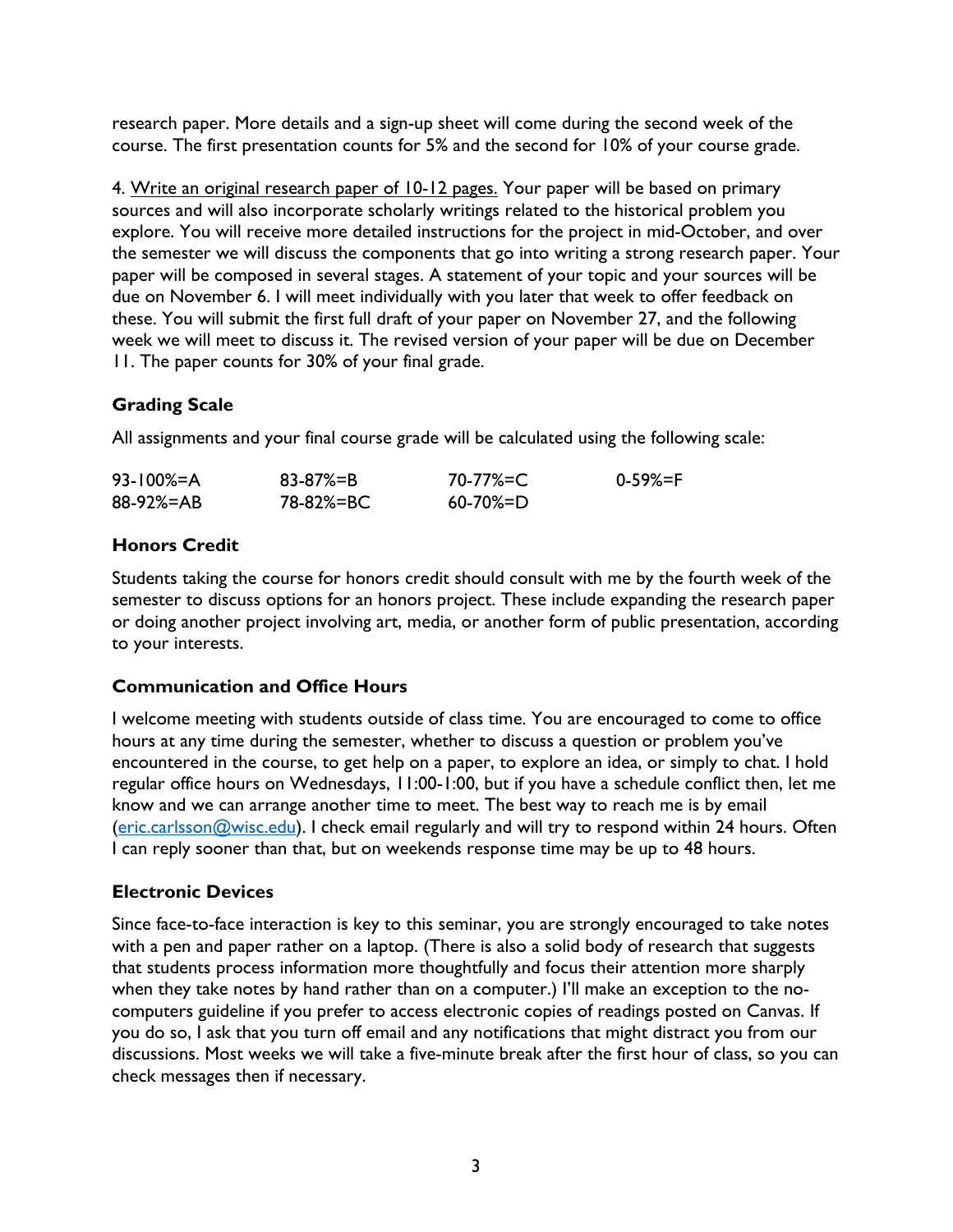## **The History Lab**

The History Lab is an excellent resource for undergraduates writing history papers. Trained Ph.D. students in history will help you regardless of your stage in the writing process formulating a thesis, developing your argument, citing sources, revising your drafts, and more. The History Lab is located in 4255 Mosse Humanities Building. Sign up for a one-on-one consultation at https://advising.wisc.edu/content/history-lab#info.

## **Academic Integrity**

By enrolling in this course, you agree to uphold the high academic standards of UW-Madison. No form of cheating, unauthorized collaboration, or plagiarism—representing somebody else's work as your own—or helping others commit these acts will be tolerated. In your papers you must cite sources carefully, whether you repeat someone else's exact words or paraphrase or draw on their ideas. If you have specific questions about plagiarism and how to avoid it, please speak with me or consult https://writing.wisc.edu/handbook/assignments/quotingsources/. Penalties for academic misconduct range from failing an assignment or a course to being suspended from the university. For university policies on academic misconduct, see https://conduct.students.wisc.edu/academic-integrity/.

### **Learning Accessibility**

I am committed to making our classroom, our interactions, and our learning practices as inclusive as possible. If you have a particular instructional need that I should be aware of, please talk to me at the start of the semester and contact the McBurney Center if you haven't yet done so. I will then work either directly with you or coordinate with the McBurney Center to provide reasonable accommodations. Disability information, including instructional accommodations as part of a student's educational record, is confidential and protected under FERPA.

## **UW-Madison Statement on Diversity**

Diversity is a source of strength, creativity, and innovation for UW-Madison. We value the contributions of each person and respect the profound ways their identity, culture, background, experience, status, abilities, and opinion enrich the university community. We commit ourselves to the pursuit of excellence in teaching, research, outreach, and diversity as inextricably linked goals. UW-Madison fulfills its public mission by creating a welcoming and inclusive community for people from every background—people who as students, faculty, and staff serve Wisconsin and the world.

## **Course Texts**

We will be reading the following three books, which are available as inexpensive paperbacks at local and online stores. Copies are also on reserve at College Library.

*The Life of Saint Teresa of Ávila by Herself,* trans. J. M. Cohen (Penguin Classics, 1957) [Note: Be sure to use this edition] *The Memoirs of Glückel of Hameln,* trans. Marvin Lowenthal (Schocken Books, 1977) Muhammad Asad, *The Road to Mecca* (Fons Vitae, 2000)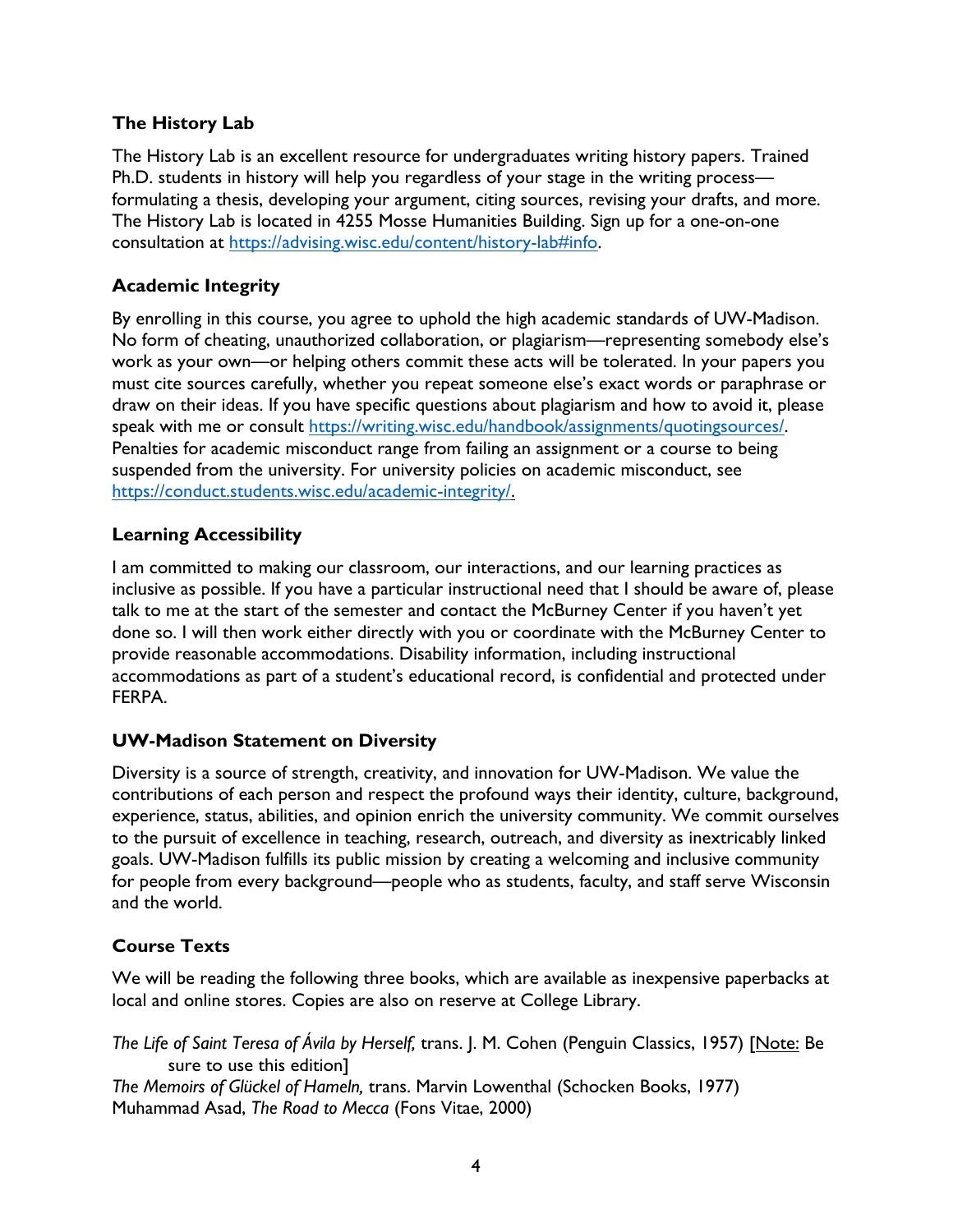We will also be reading most of the two books listed below, which are available as e-books through UW Libraries and on reserve at College Library. If you wish you can also buy hard copies of them through local and online stores.

*The Autobiography of Solomon Maimon,* ed. Y. Y. Melamed & A. P. Socher, and trans. Paul Reitter (Princeton University Press, 2018) [Note: Be sure to use this edition]

David Hempton, *Evangelical Disenchantment: 9 Portraits of Faith and Doubt (Yale University Press,* 2013)

All other readings will be posted as PDFs on Canvas. There you will also find full bibliographical information for each text.

#### **COURSE SCHEDULE**

| Sep 4  | <b>Course Introduction</b><br>Dominic Erdozain, The Soul of Doubt, 1-9                                                                                                                                                                                                                                                                              |
|--------|-----------------------------------------------------------------------------------------------------------------------------------------------------------------------------------------------------------------------------------------------------------------------------------------------------------------------------------------------------|
| Sep II | Secularization: Competing Stories<br>Brad S. Gregory, The Unintended Reformation, 74-128<br>Margaret C. Jacob, The Secular Enlightenment, 6-65<br>Mary Lynn Rampolla, A Pocket Guide to Writing in History, 1-7                                                                                                                                     |
| Sep 18 | <b>Rethinking Belief and Unbelief</b><br>Dominic Erdozain, The Soul of Doubt, 10-33<br>Ethan H. Shagan, The Birth of Modern Belief, 1-30, 65-97, 166-206<br>Mary Lynn Rampolla, A Pocket Guide to Writing in History, 8-25                                                                                                                          |
| Sep 25 | In the Fold of Faith<br>The Life of Saint Teresa of Avila by Herself, 1-70, 162-73, 212-76, 306-14<br>Sidonie Smith and Julia Watson, Reading Autobiography, 235-51                                                                                                                                                                                 |
| Oct 2  | A Jewish Life in a Gentile World<br>The Memoirs of Glückel of Hameln                                                                                                                                                                                                                                                                                |
| Oct 9  | Conversion in an Evangelical Key<br>John Newton, An Authentic Narrative of Some Remarkable Particulars<br>August Hermann Francke, Autobiography<br>Bruce Hindmarsh, "Religious Conversion as Narrative and Autobiography"                                                                                                                           |
| Oct 16 | <b>Enlightenment Creeds</b><br>Voltaire, selections from Treatise on Tolerance and Philosophical Dictionary<br>Jean-Jacques Rousseau, "Profession of Faith of a Savoyard Vicar" from Emile<br>Dominic Erdozain, The Soul of Doubt, 118-72<br>Arthur M. Melzer, "The Origin of the Counter-Enlightenment: Rousseau and the<br>Religion of Sincerity" |